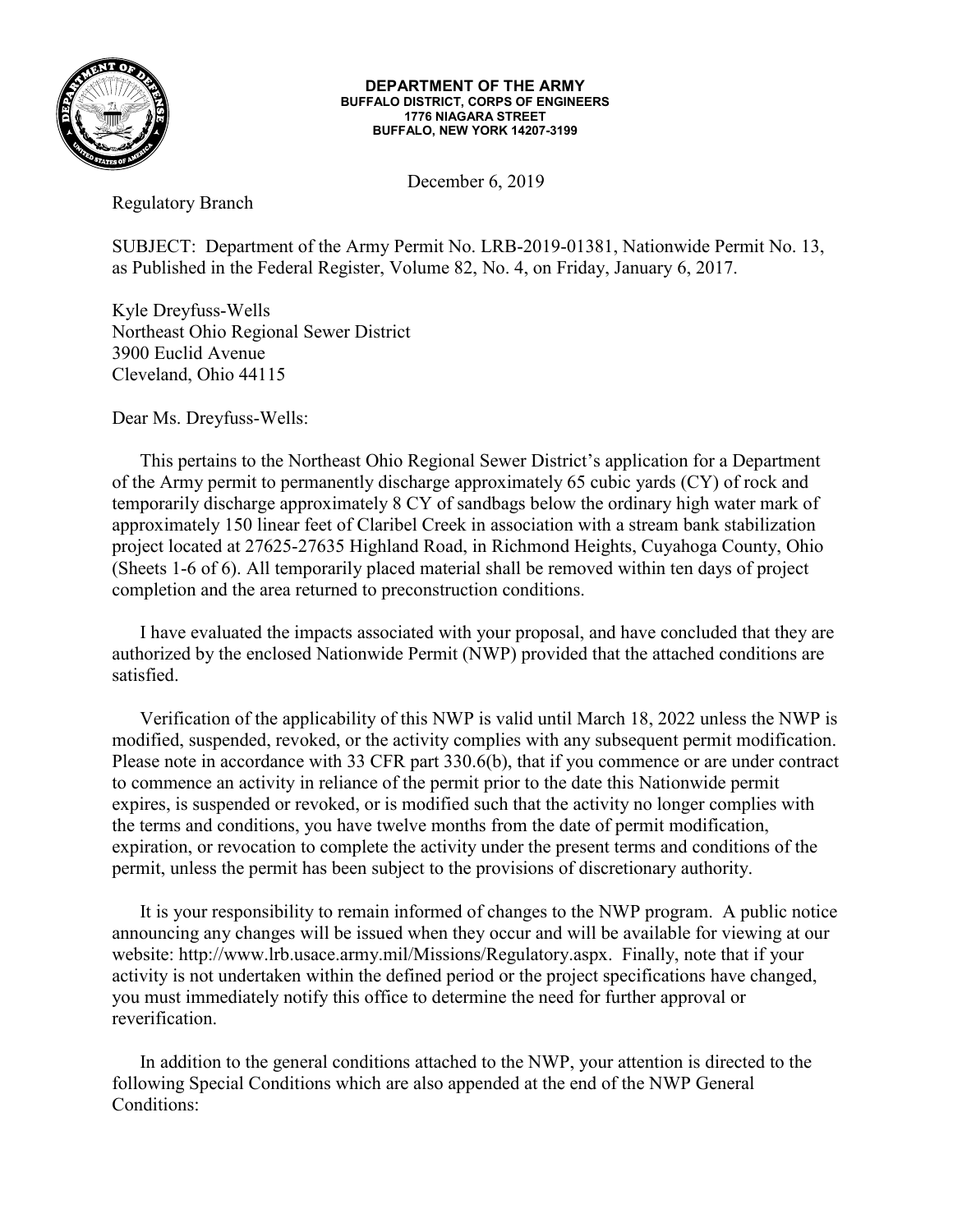## Regulatory Branch

SUBJECT: Department of the Army Permit No. LRB-2019-01381, Nationwide Permit No. 13, as Published in the Federal Register, Volume 82, No. 4, on Friday, January 6, 2017.

- 1. The permittee must notify the Regulatory Branch, in writing, at least one day prior to the date the activities authorized in Waters of the United States, including wetlands, are scheduled to begin. Notification shall either be by: 1) e-mail sent to [david.w.leput2@usace.army.mil](mailto:david.w.leput2@usace.army.mil) AND [LRB.Regulatory@usace.army.mil;](mailto:LRB.Regulatory@usace.army.mil) or 2) mailed to the following address: Mr. David Leput, U.S. Army Corps of Engineers, Buffalo District, 1776 Niagara Street, Buffalo New York 14207-3199.
- 2. To reduce any potential adverse effects on the federally endangered Indiana bat (*Myotis sodalis*), trees (woody stems greater than 5 inches Diameter at Breast Height) must not be cut between April 1 and September 30, of any year.
- 3. To reduce any potential adverse effects on the federally threatened Northern long-eared bat (*Myotis septentrionalis*), trees (woody stems greater than 3 inches Diameter at Breast Height) must not be cut between April 1 and September 30, of any year.
- 4. The permittee is prohibited from performing in-water work between April 15 and June 30 to preclude adverse impacts on the spawning, nursery, and feeding activities of indigenous fish species. For 2020 only, the permittee may perform in-water work for 25 days within the restriction period.
- 5. You are responsible for ensuring that the contractor and/or workers executing the activity(s) authorized by this permit have knowledge of the terms and conditions of the authorization and that a copy of the permit document is at the project site throughout the period the work is underway.
- 6. At the request of an authorized representative of the Buffalo District, U.S. Army Corps of Engineers, the permittee must allow access to the project site to determine compliance with the conditions of this permit.

This affirmation is limited to the attached NWP and associated Water Quality Certification, and does not obviate the need to obtain any other project specific Federal, state, or local authorization.

A copy of this letter has been sent to the Ohio Environmental Protection Agency, and to Ms. Sarah Andersson and Ms. Sarah Rehner (Northeast Ohio Regional Sewer District).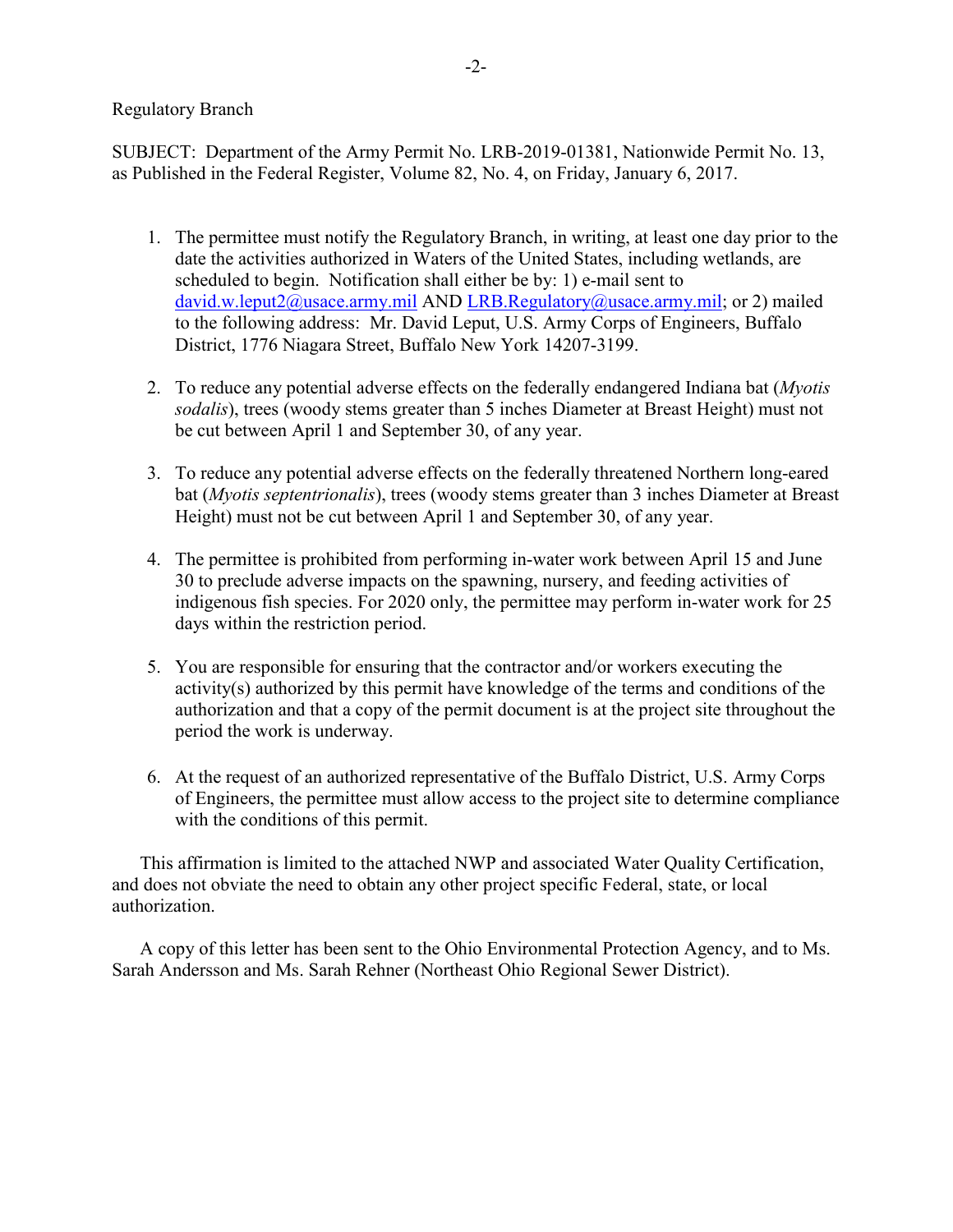Regulatory Branch

SUBJECT: Department of the Army Permit No. LRB-2019-01381, Nationwide Permit No. 13, as Published in the Federal Register, Volume 82, No. 4, on Friday, January 6, 2017.

Questions pertaining to this matter should be directed to me at 716-879-4339, by writing to the following address: U.S. Army Corps of Engineers, 1776 Niagara Street, Buffalo, New York 14207, or by e-mail at: keith.c.sendziak@usace.army.mil

Sincerely,

SIGNED

 Keith C. Sendziak Biologist

Enclosures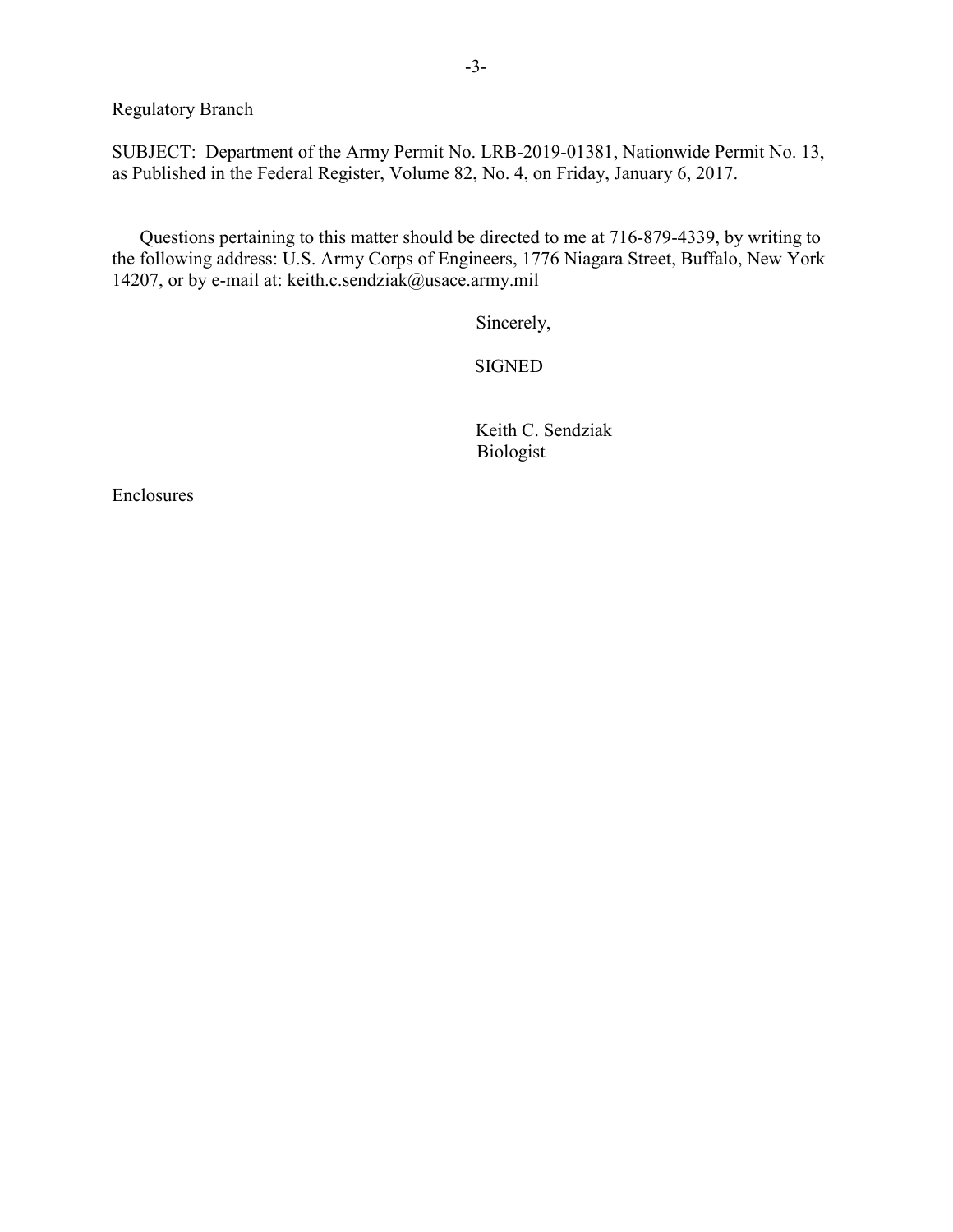## COMPLETION FORM / COMPLIANCE CERTIFICATION

Each permittee who receives a Nationwide Permit (NWP) verification letter from the Corps must provide a signed certification documenting completion of the authorized activity and any compensatory mitigation.

APPLICANT: Northeast Ohio Regional Sewer **District** 3900 Euclid Avenue Cleveland, Ohio 44115

POINT OF CONTACT: Kyle Dreyfuss-Wells (same)

File No.: 2019-01381 File Closed: 12/5/19 NWP No.: 13

 $\mathcal{L}_\mathcal{L}$  , and the set of the set of the set of the set of the set of the set of the set of the set of the set of the set of the set of the set of the set of the set of the set of the set of the set of the set of th

## **Upon completion of the activity authorized by this permit and any required compensatory mitigation sign this certification and return it to the address listed below within 30 days of project completion.**

Please note that your permitted activity is subject to a compliance inspection by a U.S. Army Corps of Engineers representative. If you fail to comply with this permit you are subject to permit suspension, modification, revocation, and/or assessment of administrative penalties.

The permittee shall certify the completion of the authorized work and mitigation:

- a. The authorized work was done in accordance with the NWP authorization, including any general, regional, or activity specific conditions.
- b. The implementation of any required compensatory mitigation was completed in accordance with the permit conditions. If credits from a mitigation bank or in-lieu fee program are used to satisfy the compensatory mitigation requirements, this certification must include the documentation required by 33 CFR 332.3(1)(3) to confirm that the permittee secured the appropriate number and resource type of credits.

Northeast Ohio Regional Sewer District (Kyle Dreyfuss-Wells)

 $\mathcal{L}_\mathcal{L}$  , and the set of the set of the set of the set of the set of the set of the set of the set of the set of the set of the set of the set of the set of the set of the set of the set of the set of the set of th

Date

Permittee Telephone Number:

Project location: 27625-27635 Highland Road, in Richmond Heights, Cuyahoga County, Ohio

Project Description: stream bank stabilization

Authorized Impacts (Waters of the U.S. Impacted by Project): permanently discharge approximately 65 cubic yards (CY) of rock and 8 CY of sandbags below the ordinary high water mark of approximately 150 linear feet of Claribel Creek

Waterway and/or Project Setting: unnamed tributary to Claribel Creek

Return completed form to: **Mr. David Leput Regulatory Branch U.S. Army Corps of Engineers 1776 Niagara Street Buffalo, NY 14207**